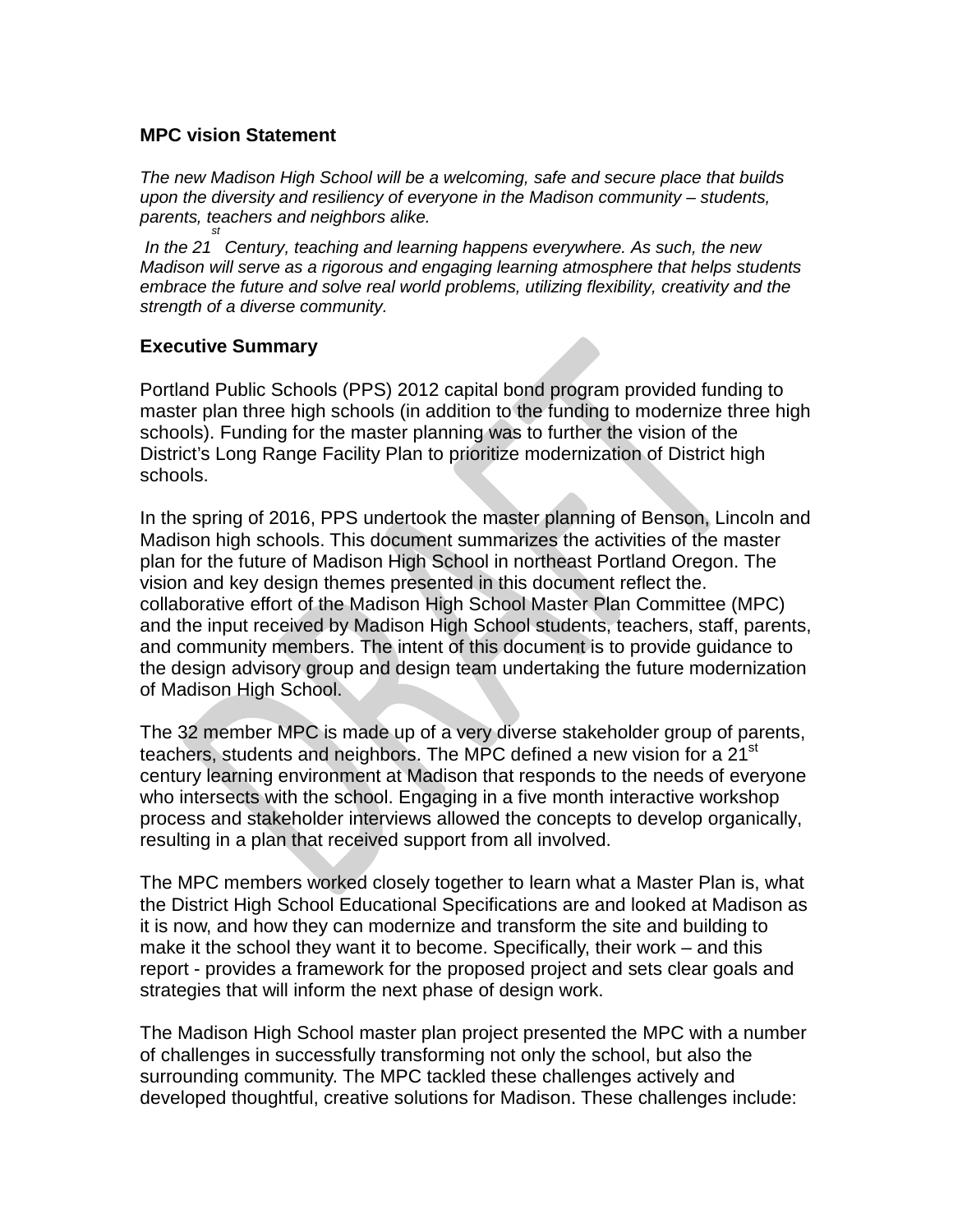- *A Diverse Community with a poorly designed, outdated school that doesn't encourage folks to connect across the cultural barriers that exist.*
- *A Need to create a strong sense of place to encourage students to attend their neighborhood school. It's currently an opaque space that is not inviting or welcoming.*
- *All of the 60+ year old building systems are well beyond their life-cycle and are in need of replacement to increase efficiency, reduce operating costs and significantly improve occupant comfort.*
- *There is a significant opportunity to create a building that teaches sustainability and enhances innovative learning programs, including urban agriculture, CTE, computer science and textiles.*
- *There are significant opportunities to integrate the site and building, thereby improving community connections and safety.*

## **Guiding Principles**

The MPC studied national trends in 21<sup>st</sup> century school design and married those trends with their own understanding of the particular needs and goals for the Madison community. The resulting principles formed the basis for the Master Plan concept designs:

- Create State-of-the-Art 21st century learning environments Transform the *school's facilities to stimulate learning.*
- *Community Connections – Make the school the heart of the Neighborhood.*
- *Social and Academic Connections – Create a reflection of the neighborhood spirit and diversity inside Madison HS.*
- *Indoor / Outdoor Connections – Create stronger connections between the school's interior and its outdoor courtyards and gardens.*
- *Example of Sustainability – Connect the new facility to nature and environmental systems. Inspire students and the community to embrace sustainable behavior.*
- *Access and Security – Create safe and convenient access points for students on foot, bike, bus, and cars.*
- •
- *Improve connectivity within the building – Create visual landmarks and open sightlines and improve access and flow.*